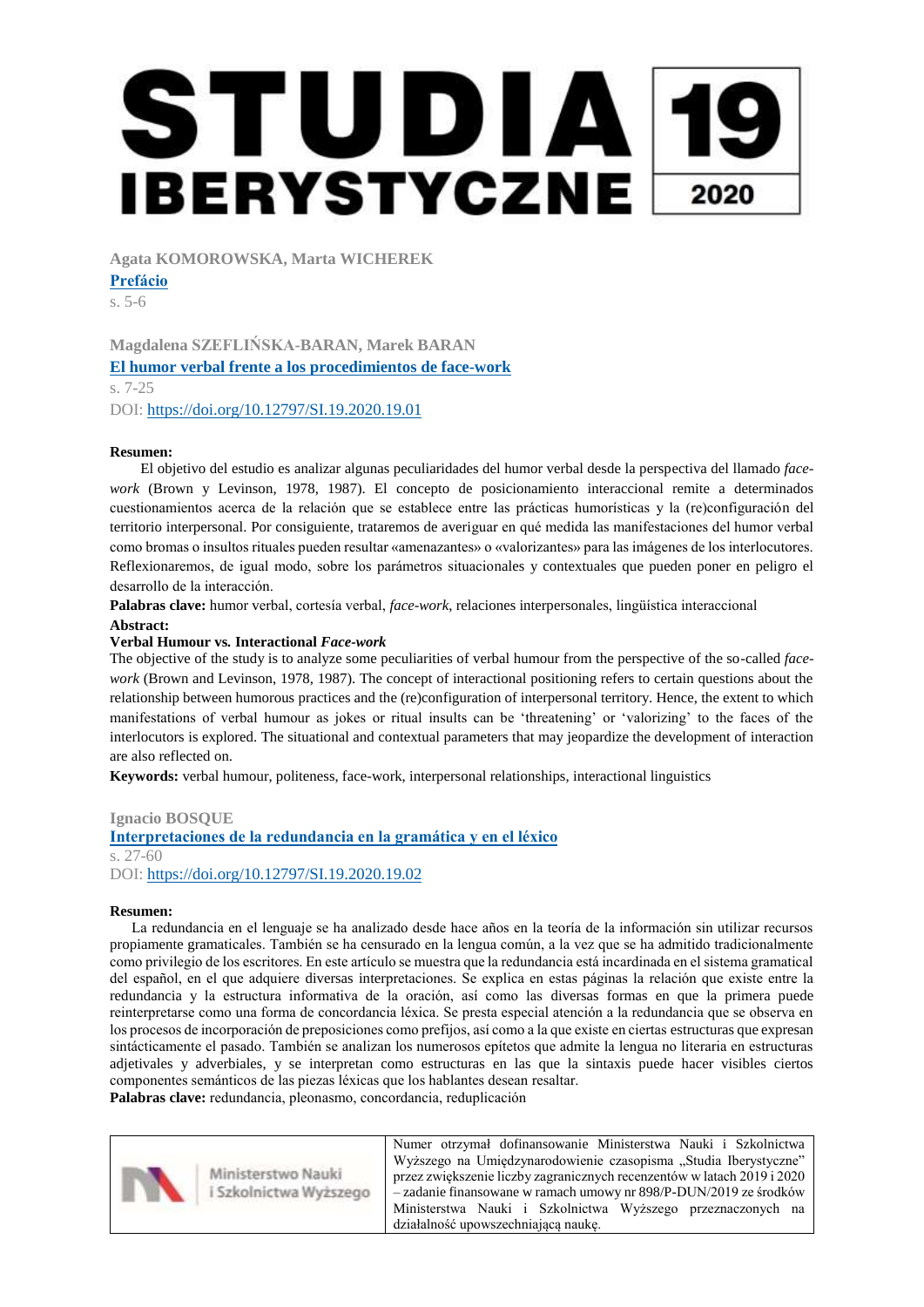#### **Abstract:**

#### **Interpretations of redundancy in the grammar and the lexicon**

Language redundancy has been analyzed for years in information theory without specific grammatical resources. It has also been censored in common language, while being traditionally admitted as a privilege of writers. This article shows that redundancy is embedded in the grammatical system of Spanish, in which it acquires various interpretations. The relationship between redundancy and information structure is addressed in detail, as well as the various ways in which redundancy can be reinterpreted as a form of lexical agreement. Special attention is paid to the redundancy observed in the processes of incorporating prepositions as prefixes, as well as the one existing in a number of syntactic structures conveying reference to the past. The numerous epithets that non-literary language admits in adjectival and adverbial structures are interpreted as structures in which the syntax is able to make visible certain semantic components of lexical items that speakers wish to highlight.

**Keywords:** redundancy, pleonasm, agreement, concord, reduplication

## **Sandra GUERRERO GARCÍA**

**[La traducción pedagógica como vehículo entre lenguas tipológicamente diferentes](https://filg.uj.edu.pl/documents/41616/148290867/2389.pdf/a7bcddfa-f63b-4ad3-be9b-15da4d92a1aa)** s. 61-90 DOI: <https://doi.org/10.12797/SI.19.2020.19.03>

#### **Resumen:**

Desde que Talmy propusiese por primera vez una clasificación de las lenguas en función de sus patrones de lexicalización hasta nuestros días, la descripción del movimiento sigue sin contar con herramientas didácticas que faciliten al estudiante de lenguas extranjeras la adquisición de los mecanismos necesarios para poder describir movimientos en la L2. Partiendo de investigaciones previas de diversos autores donde se comprueba la dificultad y la ausencia de conocimiento por parte del estudiante a la hora de codificar el movimiento, este trabajo expondrá actividades que hacen uso de la traducción pedagógica como vehículo facilitador para el aprendizaje del movimiento de estudiantes anglófonos de español con el fin de evitar la fosilización de errores y siendo estas aplicables a cualquier lengua.

**Palabras clave**: traducción pedagógica, codificación del movimiento, ASL

#### **Abstract:**

#### **Pedagogical Translation as a Facilitating Vehicle to Learn Motion Predicates in Typologically Different Languages**

Despite the fact that Talmy proposed a classification of languages according to their lexicalization patterns and the fact that a considerable amount of time has passed, there are still no didactic tools that facilitate the language students' acquisition of necessary mechanisms for descriptions of movements in second languages. Starting from previous researches of diverse authors where the difficulty and the absence of knowledge on the part of the student at the time of codifying the movement is verified, this work highlights the activities that use pedagogical translation as a facilitating vehicle for the learning of movement of English-speaking students of Spanish, with the purpose of avoiding the repetition of errors and being applicable to any language.

**Keywords:** pedagogical translation, contrastive analysis, SLA

#### **Tomás JIMÉNEZ JULIÁ**

### **[La heterogeneidad sintagmática de los adverbios en español](https://filg.uj.edu.pl/documents/41616/148290867/2390.pdf/c78ee05a-4e92-4437-b825-842d52fea452)** s. 91-120 DOI: <https://doi.org/10.12797/SI.19.2020.19.04>

#### **Resumen:**

El adverbio ha sido desde las primeras descripciones gramaticales por parte de los estoicos una clase heterogénea, que recogía todo lo que no era nombre, verbo o partícula. Ello ha hecho que dentro de esta clase de palabra se encuentren unidades sintagmáticamente muy diferentes, tanto unidades léxicamente plenas y expandibles como otras sin posibilidad de expansión y con contextos fijados. La presente contribución propone posibles criterios sintagmáticos con el fin de ordenar el campo de esta clase de palabra de manera similar a como se ordenan otras clases de palabras léxicas. **Palabras clave**: clases de palabras, adverbios, criterios de clasificación, comportamiento sintagmático

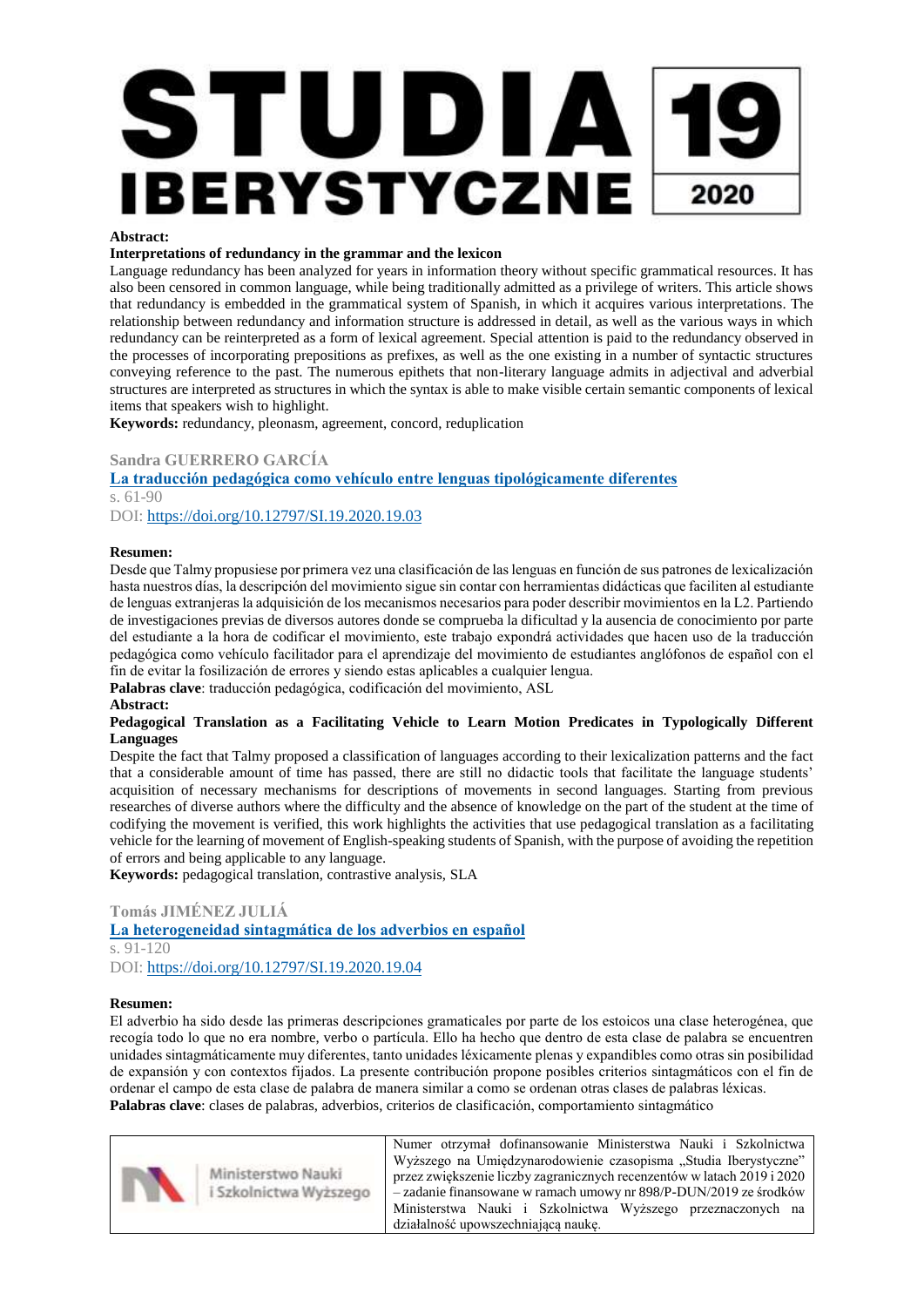#### **Abstract**:

## **The Syntagmatic Heterogeneity of Spanish Adverbs**

Since the time of first grammatical descriptions made by Greek stoics, adverbs have been a very diverse class which comprises all that is neither a name nor a verb, nor a particle. Therefore, within this class of words, there are units with very different syntagmatic behaviours; for example, lexical expandable words can be found sharing the word class with others which are non-expandable and tied to single contexts. This paper proposes possible syntagmatic criteria to classify adverbs in the same way it has been done with other classes of lexical words.

**Keywords:** word classes, adverbs, classification criteria, syntagmatic behaviour

#### **Monika LISOWSKA**

## **[Sobre la categoría gramatical de las locuciones cuantificativas elativas con estructura de sintagma](https://filg.uj.edu.pl/documents/41616/148290867/2391.pdf/5e87a58d-8760-471d-a576-46a432d284de)  [nominal](https://filg.uj.edu.pl/documents/41616/148290867/2391.pdf/5e87a58d-8760-471d-a576-46a432d284de)** s. 121-134

DOI: <https://doi.org/10.12797/SI.19.2020.19.05>

#### **Resumen:**

En el presente artículo se exponen algunos argumentos que podrían corroborar la hipótesis de que las locuciones cuantificativas elativas con estructura de sintagma nominal son de categoría adverbial, y no adjetiva, en la cuantificación de nombres. Las observaciones presentadas se refieren al comportamiento de la preposición *de* en tales locuciones y a los rasgos morfosintácticos de estas en comparación con los de los adjetivos indefinidos.

**Palabras clave:** categoría gramatical, locuciones cuantificativas, cuantificadores nominales

#### **Abstract:**

**On the Grammatical Category of Elatively-quantifying Expressions with the Structure of a Nominal Syntagma**  The article presents arguments that could support a hypothesis stating that the elatively-quantifying expressions with a nominal syntagmatic structure are adverbials, not adjectives, in the nominal quantification. The presented observations refer to the behavior of the preposition *de* in such expressions and to their morphosyntactic features in comparison with adjectival features of indefinite forms.

**Keywords:** grammatical category, quantifying expressions, nominal quantifiers

## **Antonio María LÓPEZ GONZÁLEZ**

## **[Identidad y rivalidad entre Real Madrid y FC Barcelona en el léxico de las crónicas futbolísticas del](https://filg.uj.edu.pl/documents/41616/148290867/2392.pdf/6c052118-1476-4db6-ac71-26993427b797)  [diario «Marca»](https://filg.uj.edu.pl/documents/41616/148290867/2392.pdf/6c052118-1476-4db6-ac71-26993427b797)**

s. 135-156 DOI: <https://doi.org/10.12797/SI.19.2020.19.06>

#### **Resumen:**

El presente artículo analiza la expresión léxico-semántica de la identidad y rivalidad de Real Madrid y FC Barcelona en las crónicas deportivas del diario *Marca.* A partir del análisis estadístico de tipos léxicos y concordancias en un corpus textual, caracterizamos los términos relativos al concepto 'equipo', en relación con ambos clubes. Analizamos el léxico que identifica y caracteriza a ambos clubes, así como la forma en la que estas palabras designan por medio de la denotación, identificación y connotación en las crónicas analizadas.

**Palabras clave:** lenguaje periodístico, fútbol, léxico, designación, terminología, identidad **Abstract:**

#### **Identity and Rivalry between Real Madrid and FC Barcelona in the Lexicon of the Football Chronicles of the Newspaper** *Marca*

This article analyzes the lexical and semantic expression of the identity and rivalry of Real Madrid and FC Barcelona in the sports chronicles of the newspaper *Marca.* Based on the statistical analysis of word types and concordances in a textual corpus, the terms relating to the concept of 'team', regarding both clubs, were charcterized. Two things were analyzed: the lexicon that identifies and characterizes both clubs and the way in which these words are designated by means of denotation, identification and connotation in the analyzed chronicles.

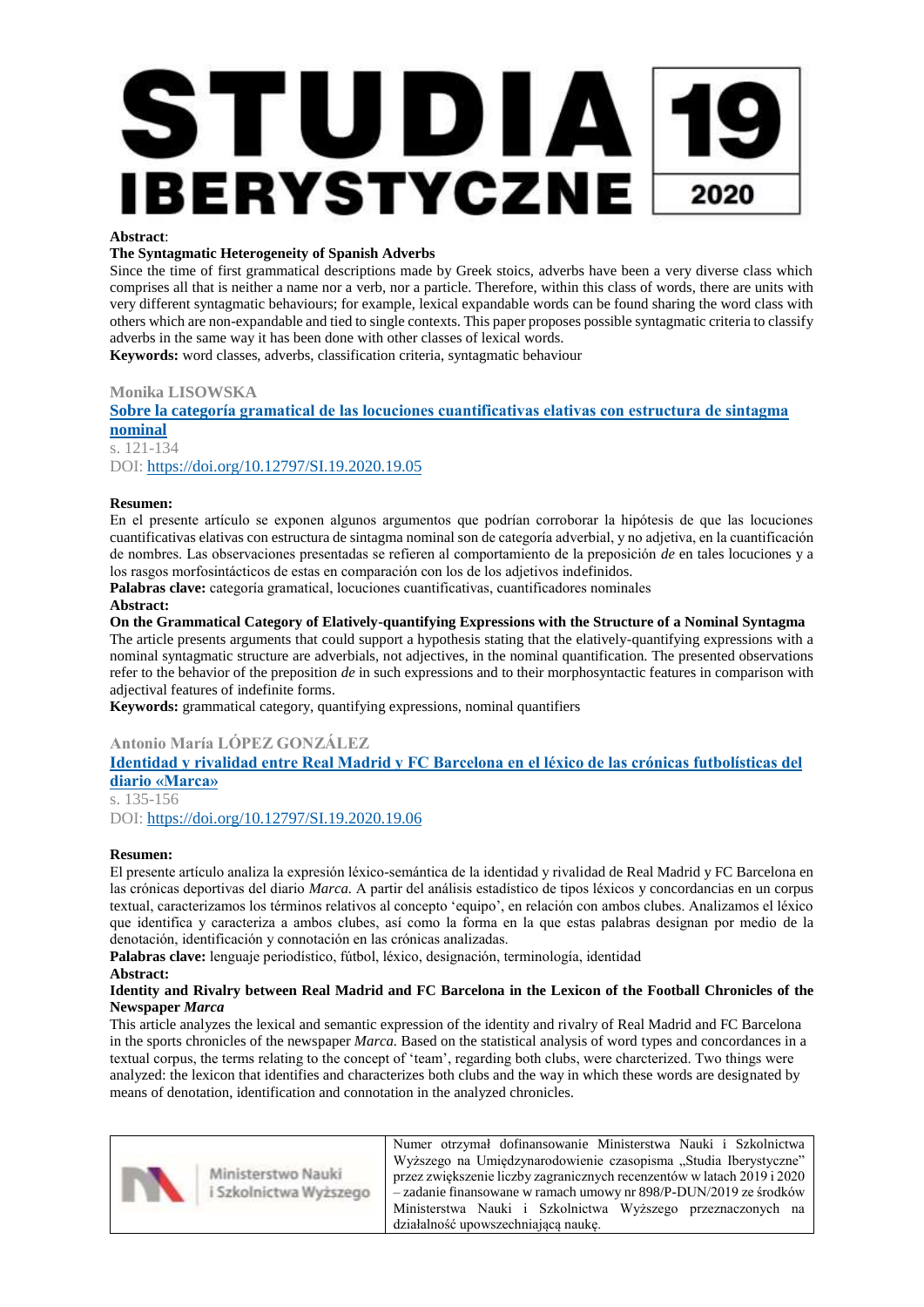**Keywords:** journalistic language, football, lexicon, designation, terminology, identity

## **Emilio MONTERO CARTELLE**

**[Las destrezas discursivas de las construcciones condicionales en el Libro de los exenplos por A.B.C.:](https://filg.uj.edu.pl/documents/41616/148290867/2393.pdf/825836b5-9d55-4967-949b-49c0940562c5)  [el dístico rimado](https://filg.uj.edu.pl/documents/41616/148290867/2393.pdf/825836b5-9d55-4967-949b-49c0940562c5)** s. 157-192

DOI: <https://doi.org/10.12797/SI.19.2020.19.07>

#### **Resumen:**

La deriva de la sintaxis hacia nuevos planteamientos y maneras de análisis es el reflejo y la consecuencia de la evolución de la lingüística, en general, y de la textual, en concreto. Tras años centrada en el sistema, en sus componentes y en sus relaciones, se ha abierto a su realización y a la construcción del discurso. Los textos, por su parte, han dejado de verse como simples suministradores de datos y como objetos aislados. Se han convertido en el resultado de un acto de comunicación y remiten a clases, a moldes o esquemas que convencionalizan los modos de disponer y organizar el contenido y la elección de los recursos. El acercamiento con estas premisas a la condicionalidad, es decir, a cualquier expresión que denote dicho valor, busca contemplar su operatividad informativa y acometer su contribución a la progresión temática (coherencia) y a la conexión de sus componentes (cohesión). Es, en realidad, una exigencia de las particularidades del *Libro de los exenplos por A.B.C*., cuya naturaleza didáctica lo preside y mediatiza todo, desde su finalidad hasta su configuración discursiva, pasando por las unidades que lo integran, la selección de las técnicas lingüísticas que actualiza y los interlocutores a los que se dirige. El estudio del dístico rimado confirmará estos aspectos. Se sirve de estructuras condicionales diferentes a las documentadas en las conclusiones y en el cuerpo del *exemplo* y, cuando no es así, las utiliza con funciones muy distintas.

**Palabras claves**: condicionales, sintaxis, pragmática, discurso, género, retórica **Abstract** 

**The Discursive Skills of Conditional Constructions in the** *Libro de los exenplos por A.B.C.:* **The Rhyming Couplet**  The drift of syntax towards new approaches and manners of analysing is both the reflection and the consequence of the evolution of linguistics generally and, more specifically, of text linguistics. After years focused on the system, its components and their relations, linguistics has opened up to its realisation and to the construction of discourse. Texts, on the other hand, are no longer seen as mere providers of data or as isolated objects. They have become the result of a communication act and refer to classes, templates, or schemas which conventionalise the manner in which content and the choice of resources are used and organized. The use of these premises to approach conditionality, that is, to any expression that denotes such value, seeks to look at its informative operativity and to commit its contribution to thematic progression (coherence) and to the connection of its components (cohesion). It is actually a demand imposed by the particularities of the *Libro de los exenplos por A.B.C*., whose didactic nature presides over and mediates everything, from its purpose to its discursive configuration, to the units that make it up, the selection of the linguistic techniques it actualises and the interlocutors it is addressed to. The study of the rhyming couplet confirms these aspects. It uses conditional structures other than those documented in the conclusions and in the body of the *exemplo* and, when this is not the case, it uses them with very different functions.

**Keywords:** conditionals, syntax, pragmatics, discourse, genre, rhetoric

## **Wiaczesław NOWIKOW [Sobre la subjuntivización diacrónica de la forma castellana en –ra](https://filg.uj.edu.pl/documents/41616/148290867/2394.pdf/8e8364be-a861-478c-9e2b-b5e16e577ab2)** s. 193-206 DOI: <https://doi.org/10.12797/SI.19.2020.19.08>

#### **Resumen:**

En el artículo se examina el problema de la subjuntivización de la forma verbal española *cantara* que procede del pluscuamperfecto de indicativo latino *cantaveram*. Actualmente, *cantara* es alomorfo de *cantase* siendo el valor gramatical de ambas formas el del imperfecto de subjuntivo. En el trabajo se analiza la alternancia modal en la construcción *quiso que cantase / cantara*. El material procede del Corpus Diacrónico del Español (CORDE) de la Real Academia Española (RAE) y abarca los años 1580-1930.

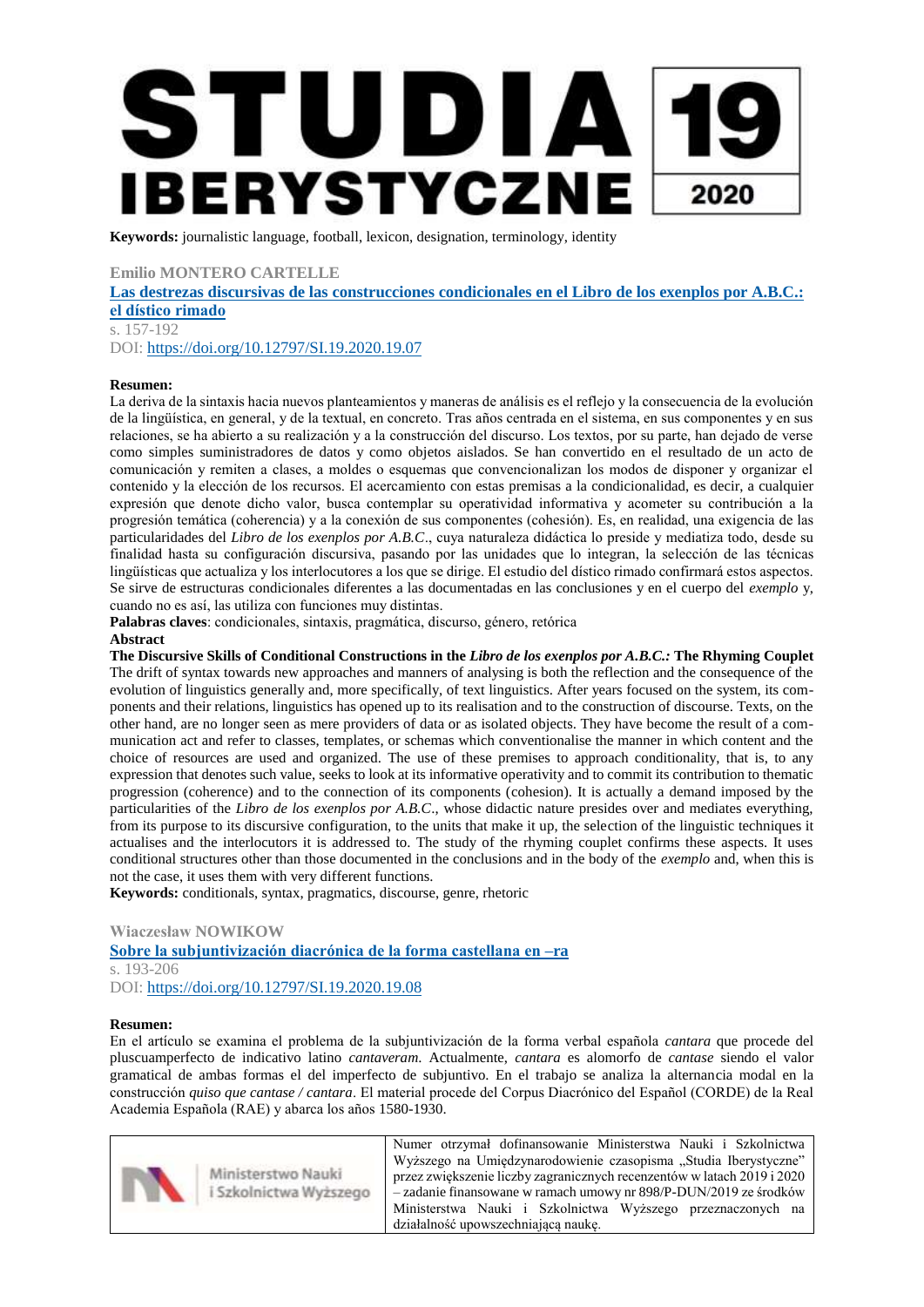

**Palabras clave**: modos verbales españoles, indicativo vs. subjuntivo, *cantara* y *cantase*, cambio lingüístico, siglos XVI-XX

#### **Abstract:**

### **About the Diachronic 'Subjunctivization' of the Castilian** *-ra* **Form**

The present paper analyses the problem of the 'subjunctivization' of the verbal form *cantara*, which originates from the Latin pluperfect indicative tense *cantaveram*. Actually, *cantara* is the allomorphic form of *cantase*. Both of the forms have a grammatical value of the imperfect of the subjunctive mood. The modal alternation in the construction *quiso que cantase / cantara* is discussed. The material used for the purpose of the study comes from the "Corpus Diacrónico del Español" (CORDE) of the Spanish Royal Academy (RAE) and comprises the period from 1580 to 1930.

**Keywords:** Spanish verbal moods, indicative vs. subjunctive, *cantara* and *cantase*, linguistic change, XVI-XX centuries

## **Witold SOBCZAK**

**[Sobre la expresión de posterioridad en el español peninsular y en su variedad mexicana en los años](https://filg.uj.edu.pl/documents/41616/148290867/2395.pdf/854214a5-7242-43af-ba03-0bfcb9898322)  [1929-2015](https://filg.uj.edu.pl/documents/41616/148290867/2395.pdf/854214a5-7242-43af-ba03-0bfcb9898322)**

s. 207-222

DOI: <https://doi.org/10.12797/SI.19.2020.19.09>

#### **Resumen:**

El presente artículo gira en torno a los cambios que se produjeron entre las formas de posterioridad en el español peninsular y en su variedad mexicana en los años 1929-2015. Basándonos en nuestro propio corpus que comprende veinte novelas (diez españolas y diez mexicanas), no solo llamamos la atención sobre la repartición de *cantará*, *va a cantar* y *canta*, sino que también analizamos con detenimiento el uso de *cantaría*, *iba a cantar* y *cantaba*. Además, nuestro análisis abarca las llamadas formas acompañantes: *vaya a cantar*, *fuera a cantar*, *fuese a cantar*, *irá a cantar*, *iría a cantar*, *va a haber cantado* e *iba a haber cantado*.

**Palabras clave**: futuro, posterioridad, modalidad, cambio lingüístico, sistema temporal castellano **Abstract:**

#### **On the Expression of Posteriority in Peninsular and Mexican Spanish between 1929 and 2015**

This article aims to comment on the changes which took place among forms expressing posteriority in Peninsular and Mexican Spanish between 1929-2015. The study is based on a prepared corpus which is comprised of twenty novels (ten Spanish and ten Mexican). Emphasis is not only put on the distribution of *cantará*, *va a cantar* y *canta*, but also on the in-depth analysis of the usage of *cantaría*, *iba a cantar*, y *cantaba*. Furthermore, the analysis includes the so-called accompanying forms, such as *vaya a cantar*, *fuera a cantar*, *fuese a cantar*, *irá a cantar*, *iría a cantar*, *va a haber cantado e iba a haber cantado*.

**Keywords**: future, posteriority, modality, linguistic change, Spanish tense system

#### **Ewa STALA**

**[Historia de la lexicografía hispanoamericana](https://filg.uj.edu.pl/documents/41616/148290867/2396.pdf/4f960ffb-9c57-42cf-b0bd-e0a4774fcc25)** s. 223-252 DOI: <https://doi.org/10.12797/SI.19.2020.19.10>

#### **Resumen:**

El presente texto es una aproximación a la historia de la lexicografía hispanoamericana –área de la lexicografía española relativamente poco mencionada en los estudios lexicográficos generales. Siendo este tema bastante amplio, empezamos con la lexicografía hispano-amerindia en la etapa colonial: desde las primeras obras hasta la etapa de independencia. A continuación presentamos los principales logros de la lexicografía hispanoamericana contemporánea para luego dedicar un párrafo a los retos de la metalexicografía en la América Hispanohablante. Para una mejor comprensión, precedemos el texto principal con un breve esbozo histórico-cultural.

**Palabras clave:** historia de la lexicografía española, lexicografía hispano-amerindia, lexicografía mono-, bi- y multilingüe, metalexicografía

**Abstract:**

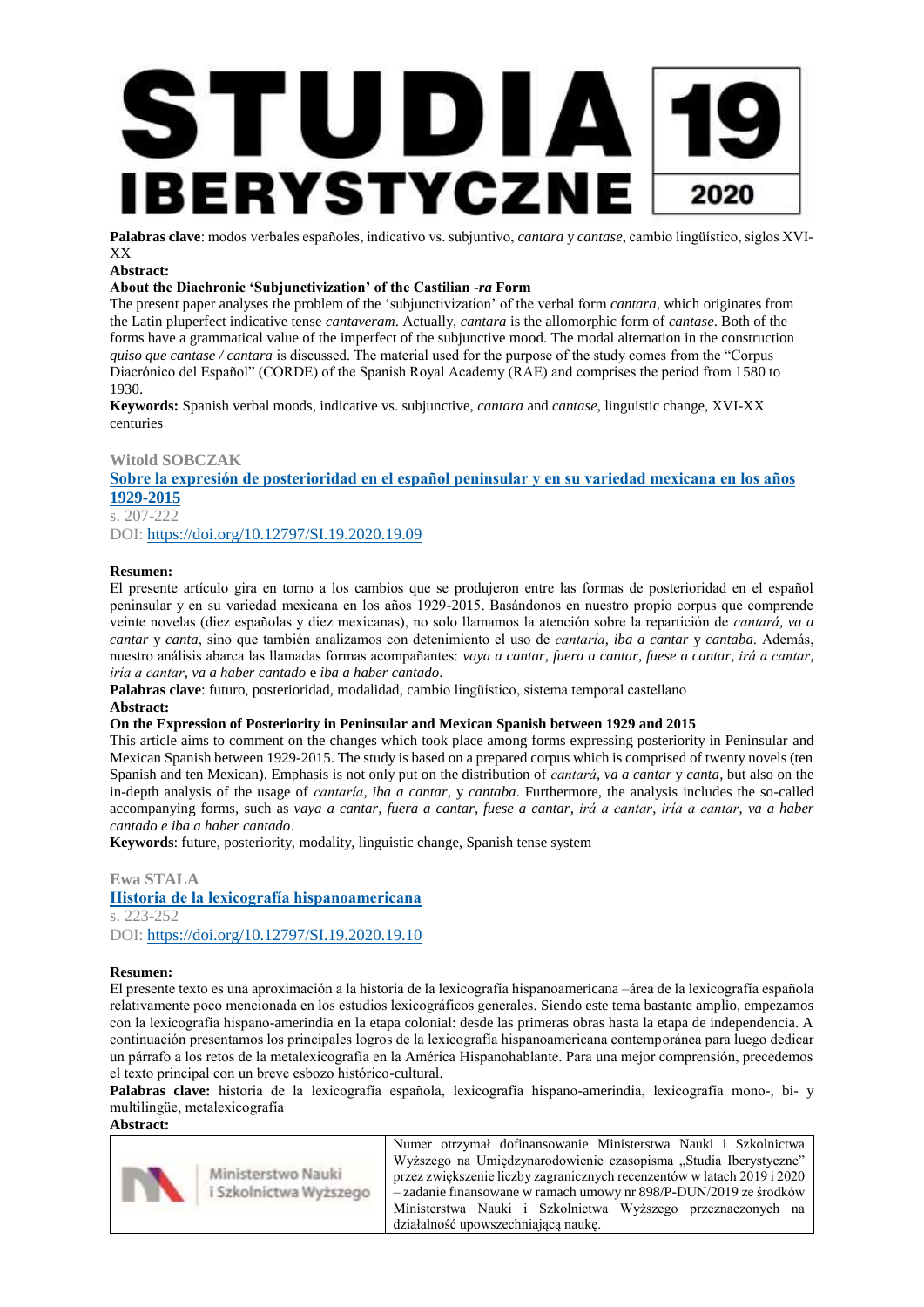## **The History of Hispanic-American Lexicography**

The present text is a summary of the history of Hispanic-American lexicography – an area of Spanish lexicography that is relatively rarely discussed in general lexicographic studies. As this topic is quite broad, the article opens with a discussion of the Hispanic-Amerindian lexicography in the colonial period from the first works to the independence stage. Then the main achievements of contemporary Hispanic-American lexicography are presented. At the end, a paragraph is dedicated to the challenges of the metalexicography in Spanish-speaking America. For a better understanding, the main text is preceded with a brief historical-cultural outline.

**Keywords:** history of Spanish lexicography, Hispanic-Amerindian lexicography, mono-, bi- and multilingual lexicography, metalexicography

**Weronika URBANIK-PĘK**

**[El Análisis Melódico del Habla. Un método para abordar el análisis de la entonación del español](https://filg.uj.edu.pl/documents/41616/148290867/2397.pdf/f8f1746b-565f-4457-9c0a-b37534dcca50)  [hablado por polacos](https://filg.uj.edu.pl/documents/41616/148290867/2397.pdf/f8f1746b-565f-4457-9c0a-b37534dcca50)**

s. 253-284 DOI: <https://doi.org/10.12797/SI.19.2020.19.11>

## **Resumen:**

El presente artículo hace una presentación de un método innovador para analizar la entonación del español. Este modelo desarrollado en el Laboratorio de Fonética Aplicada de Barcelona permite visualizar la línea melódica de cualquier contorno y compararla con los patrones melódicos existentes en castellano.

En el texto, tras una breve introducción sobre la entonación y una descripción de los precedentes teóricos de la entonación, se presentan los patrones melódicos del español. Después, de manera más detallada se describe el método *Análisis Melódico del Habla* (AMH), sus rasgos característicos y la metodología de análisis que propone. Dicho método, aplicado a analizar diversas lenguas y, también, interlenguas, como por ejemplo las investigaciones sobre el español hablado por aprendientes de una lengua extranjera, se ha encontrado con mucho interés y son cada vez más los investigadores que desean seguirlo para ofrecer luego a sus alumnos una información precisa y clara para trabajar la entonación.

Dedicar más tiempo en la enseñanza de ELE a la pronunciación adecuada y emisión correcta de los enunciados es una necesidad vigente ya que tener un alto dominio de lengua implica no solo saber el vocabulario y la gramática, sino que también aplicar la melodía correcta a nuestra habla para evitar los malentendidos en la comunicación. Esperamos que el presente texto acerque el conocimiento de una nueva e interesante herramienta y despierte más interés por la entonación de ELE en el ámbito polaco.

**Palabras clave:** Análisis Melódico del Habla (AMH), entonación, interlengua, español hablado por polacos, fonética **Abstract**:

## **The Melodic Analysis of Speech. A Method to Approach the Analysis of the Intonation of Spanish Spoken by Poles**

This article pretends to make a brief presentation of an innovative methodology to analyze the intonation of Spanish. This model, which was developed in the Laboratory of Applied Phonetics of Barcelona, allows to visualize the melodic line of any contour and compare it with the melodic patterns existing in Spanish.

After a brief introduction about the intonation, we mention the theoretical precedents of intonation and we present the melodic patterns of Spanish. Then, we present in more details the Melodic Analysis of Speech, showing its characteristic features and describing the analysis methodology it proposes. This method is applied to analyze several interlanguages of Spanish spoken by students from different nations. More and more professors and researchers are following this method to offer their students a precise and clear tool to work with the intonation.

Teaching the proper pronunciation and the correct issuance of the sentences in the FL classes is a current necessity. A high command of the language implies not only knowing the vocabulary and grammar but also applying the correct melody to our speech which can help us to avoid misunderstandings in communication. We hope that this text brings the knowledge of a new and interesting method and arouses more interest in the intonation of Spanish spoken by Poles. **Keywords:** Melodic Analysis of Speech (MAS), intonation, interlanguage, Spanish spoken by Poles, Phonetics

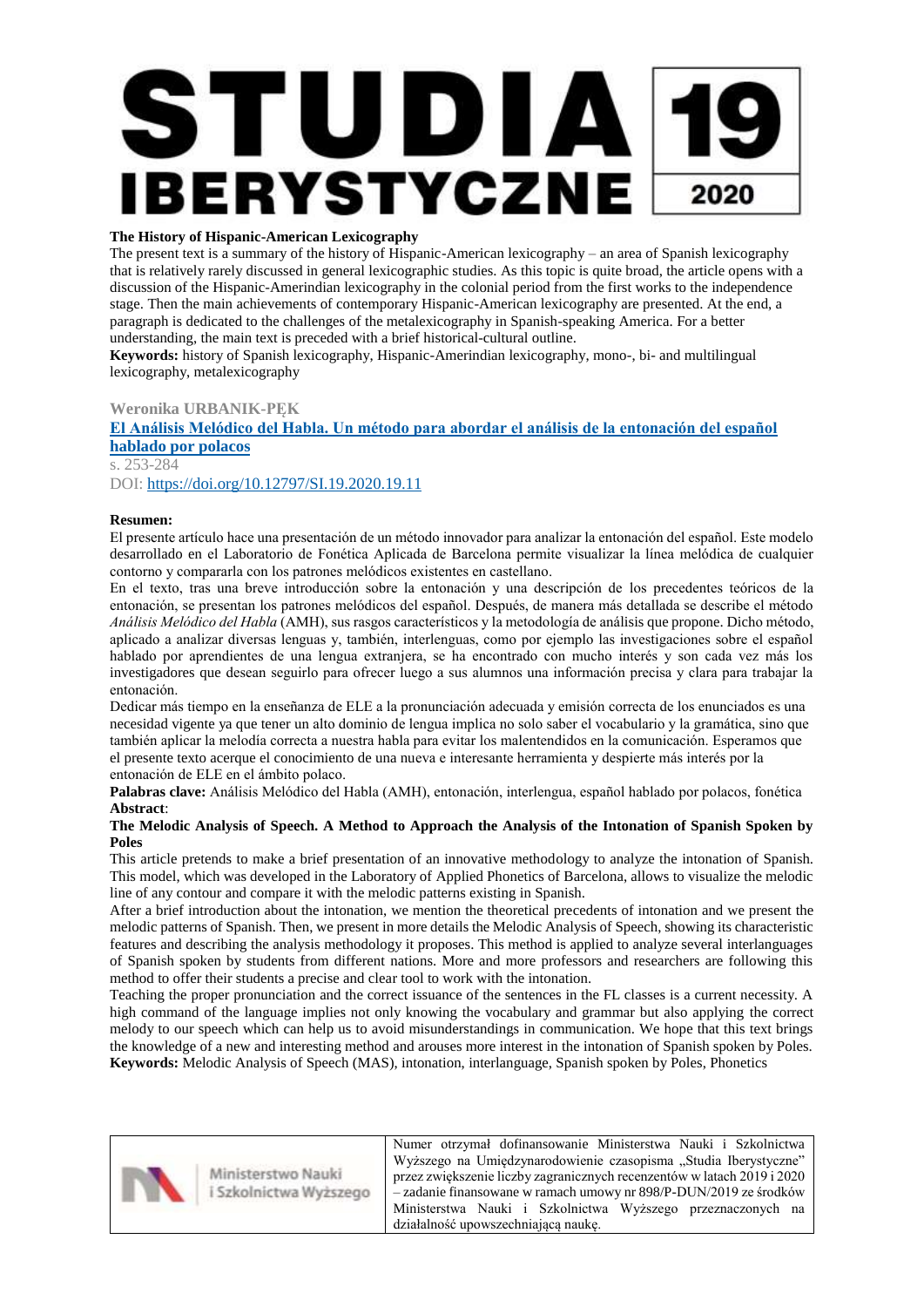**Justyna WESOŁA**

**[La oposición de los verbos ser y estar con adjetivos y participios desde la perspectiva comparativa](https://filg.uj.edu.pl/documents/41616/148290867/2398.pdf/96a80c96-7cbd-45dd-a960-dcb19262bb42)  [español-polaco](https://filg.uj.edu.pl/documents/41616/148290867/2398.pdf/96a80c96-7cbd-45dd-a960-dcb19262bb42)**

s. 285-298

DOI: <https://doi.org/10.12797/SI.19.2020.19.12>

## **Resumen:**

La oposición de los verbos *ser* y *estar*, como ausente en polaco, es uno de los temas más recurrentes de la enseñanza del español como lengua extranjera en nuestro país y uno de los contrastes más evidentes entre ambos idiomas. En este artículo se analiza la posible analogía entre los significados de los dos verbos en sus usos copulativos y la información aportada por la categoría de aspecto gramatical polaco. Usando el método confrontativo (el análisis de las descripciones gramaticales existentes) y, ante todo, el comparativo de aproximación traductológica (el cotejo de los originales y sus traducciones) se intenta descubrir las regularidades que rigen la transferencia al polaco del contraste *ser*/*estar* en combinación con adjetivos y participios.

**Palabras clave**: oposición *ser*/*estar*, verbos copulativos, aspecto perfectivo/imperfectivo, adjetivo, atributo **Abstract:**

#### **The Opposition between the Verbs** *ser* **and** *estar* **with Adjectives and Participles from the Spanish-Polish Comparative Perspective**

The opposition between the verbs *ser* and *estar*, being absent in Polish, is one of the most recurrent subjects of teaching Spanish as a foreign language in Poland and one of the most evident differences between both languages. This article analyzes the possible analogy between the meanings of the two verbs in their copulative uses and the information provided by the Polish category of grammatical aspect. By the usage of the confrontational method (the analysis of the existing grammatical descriptions) and, first of all, the comparative method with a translation approach (the comparison of the originals and their translations), the paper attempts to discover the regularities that rule the transfer of the *ser*/*estar*  opposition in combination with adjectives and participles to Polish.

**Keywords:** *ser*/ *estar* opposition, copulative verbs, perfective/ imperfective aspect, adjective, predicative

#### **Agnieszka WILTOS**

**[El destinatario del enunciado modalizado deónticamente a partir del análisis de textos de derecho](https://filg.uj.edu.pl/documents/41616/148290867/2399.pdf/a03e0cda-3d55-4a72-8948-ce75da2f50d6)  [primario de la Unión Europea en español](https://filg.uj.edu.pl/documents/41616/148290867/2399.pdf/a03e0cda-3d55-4a72-8948-ce75da2f50d6)**

s. 299-310

DOI: <https://doi.org/10.12797/SI.19.2020.19.13>

#### **Resumen:**

El presente artículo describe un aspecto del lenguaje jurídico español de la Unión Europea. La investigación está basada en un corpus de textos de derecho primario de la Unión Europea que incluye el Tratado de la Unión Europea, el Tratado de Funcionamiento de la Unión Europea y la Carta de Derechos Fundamentales de la Unión Europea. El artículo presenta el modo de realización del destinatario del enunciado modalizado deónticamente, destacando respectivamente el destinatario expresado de modo directo, el destinatario indirecto y el destinatario implicado.

**Palabras clave:** destinatario del enunciado normativo, modalidad deóntica, enunciado normativo, derecho primario de la Unión Europea

**Abstract:**

#### **The Addressee of a Deontic-modified Sentence – the Case of Primary Law of the European Union in Spanish**

The study describes one aspect of Spanish legal language of the European Union. The material studied consists of texts of the primary law of the European Union, which include the Treaty on European Union, the Treaty on the Functioning of the European Union and the Charter of Fundamental Rights of the European Union. The study presents ways in which the addressee of a deontically-modified sentence is construed. Three specific types are distinguished: the addressee expressed directly, the indirect addressee and the implied addressee.

**Keywords:** addressee of the normative statement, deontic modality, normative statement, primary law of the European Union